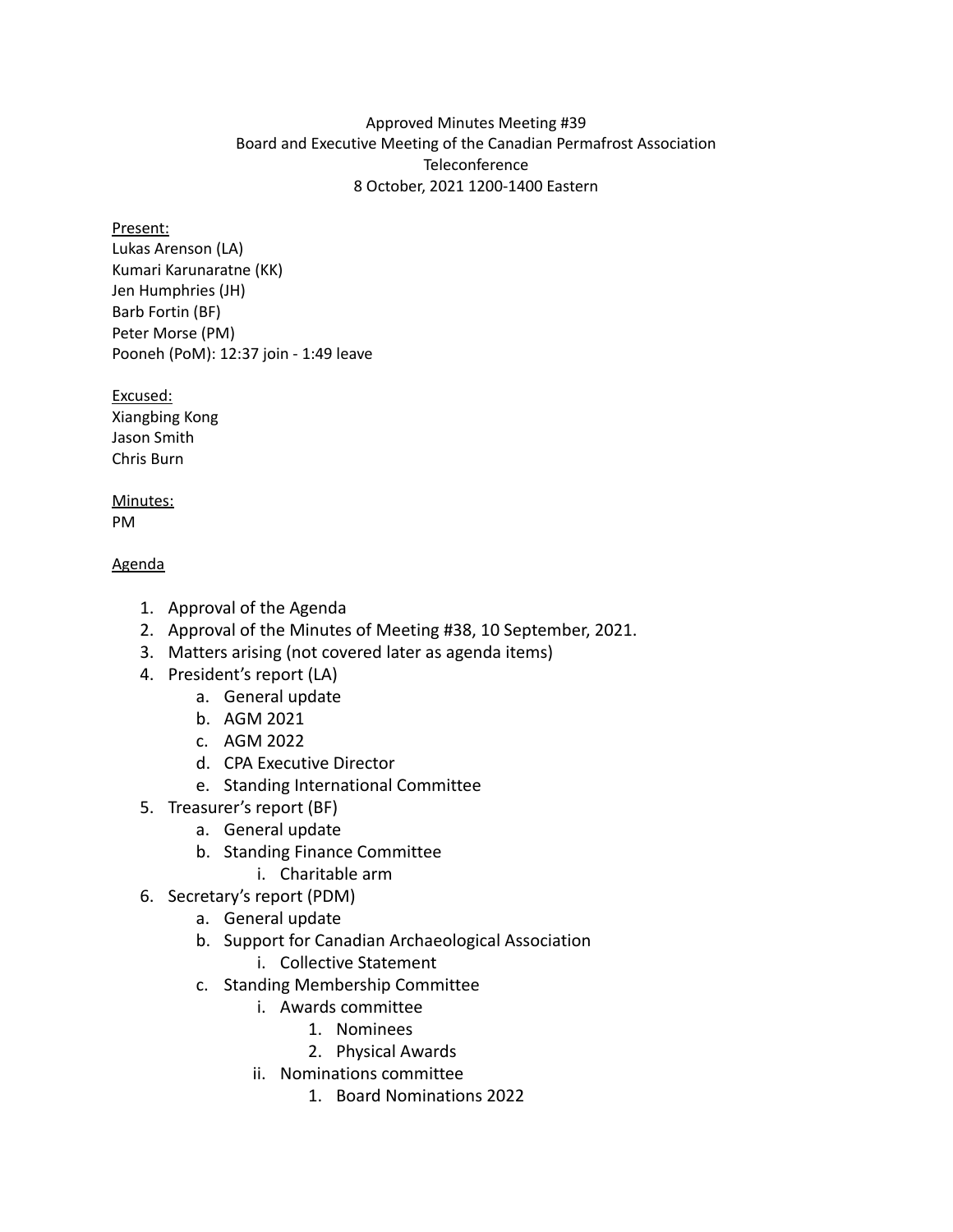- d. Motion: Discipline of Members of the Board
- 7. Communications director report (JH)
	- a. General update
	- b. Standing Dissemination Committee
- 8. Early Career representative report (XK)
	- a. General update
	- b. Webinars
- 9. President-elect report (KK)
	- a. Standing Committee ToRs and Standing Committee Chair meeting
	- b. Update Action Groups
		- i. General update
		- ii. Process to dissolve Action Groups
	- c. Standing Linkages Committee
- 10. Any other business
	- a. PermafrostNet and CPA Strategic Planning

# Action Items:

# Minutes:

- 1. Approval of the Agenda
	- a. No questions
	- b. Approved Unanimously
- 2. Approval of the Minutes of Meeting #38, 10 September, 2021.
	- a. JH: Also need to approve Meeting #37 minutes
	- b. LA: Questions about Meeting #37 minutes?
		- i. None
		- ii. Approved Unanimously
	- c. LA: Questions about meeting #38 minutes?
		- i. None
		- ii. Approved unanimously
- 3. Matters arising (not covered later as agenda items)
	- a. None.
- 4. President's report (LA)
	- a. General update
		- i. Busy. 2 aspects: trying to reach out to partner organizations, as President/ Linkages Committee. We had that discussion with the IAH-Canadian National Chapter. Question still with their Board to see if a combined membership is still in their interest. Not sure how quickly an arrangement can be set up with IAH-CNC like we have with CGS. Same for Canadian Water Resource Association. I've reached out to them, and they seem interested in partnering on conferences. They have one in Canmore, AB,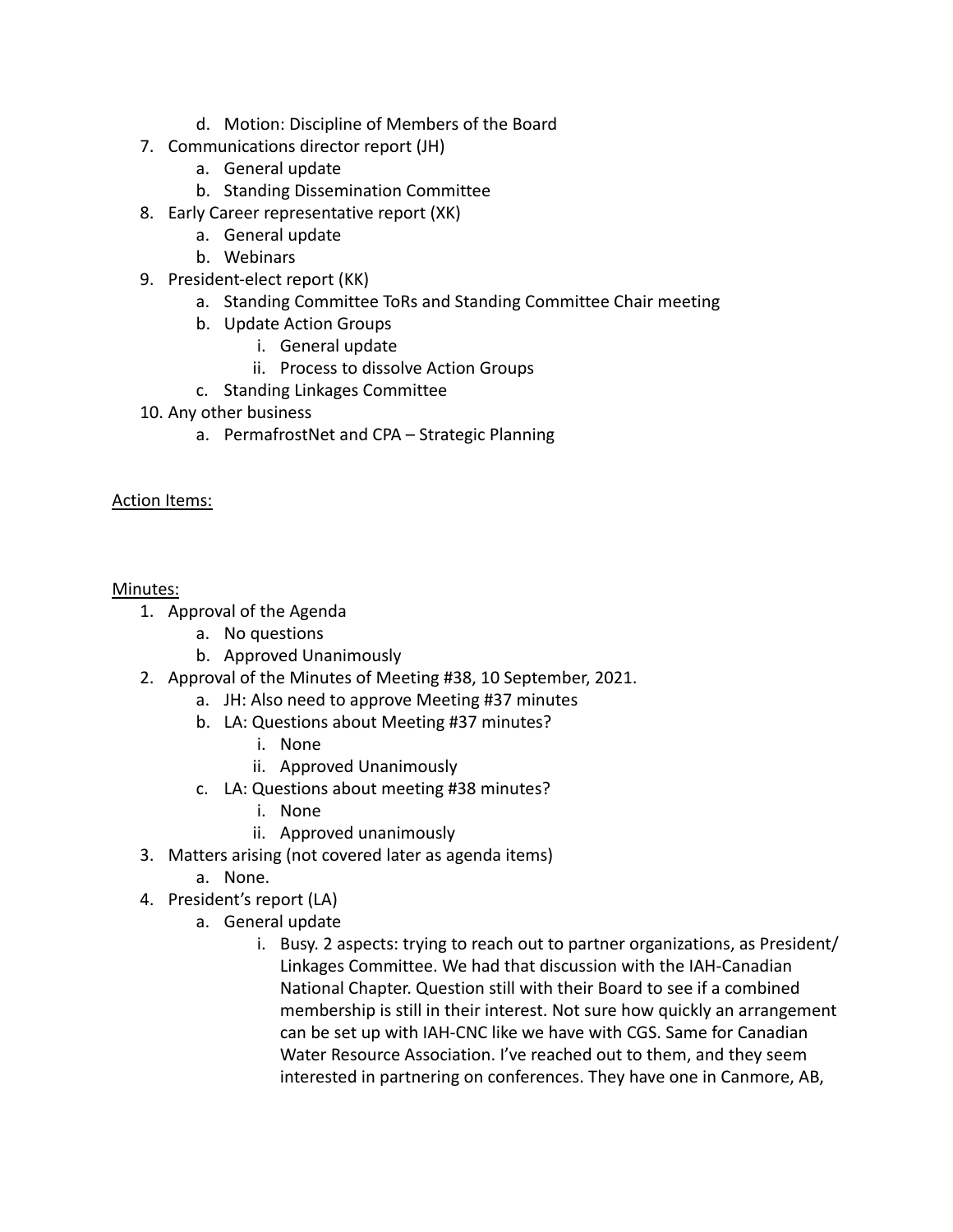next June. Seems to be a big group, and they are interested in cold regions and PF, but from a water resource perspective.

- ii. Where does this linkage/outreach have a home? Do we all do this and report back to the Board or the Linkages Committee? Need to discuss this
	- 1. JH: Makes sense for the Linkages Committee to coordinate this. then if someone contacts me, I can pass this to the SLC. We can keep the SLC informed.
	- 2. KK: The mandate of the SLC is a bit amoeba-like. One suggestion that's been proposed, is that the SLC be concerned with people who are facing permafrost challenges and needs, like northerners. This is outside of the description, but it seems needed. As a Board member, I'm reluctant to have a committee make connections and promises with different organizations without our awareness. We want the committee to be actually doing things. LIke reaching out to northerners, and finding out their needs, and bringing that back to the other committees is useful. But discussions about other arrangements with other organizations need to happen with the Board and the President.
	- 3. LA: Yes, the SLC crosses into Dissemination. As a Board, we should establish those linkages with other organizations.
	- 4. PM: We can make the links, and ask the SLC to carry out the thing that we want them to do.
	- 5. LA: One thing that the SLC can do , and needs to do is push for the MOU with the USPA. the drafting of the MOU can get passed to the SLC
- iii. The Northern Forum has reached out to the Canadiains. They are getting very active. I was at the last meeting as a part of the Arctic Council. The Arctic is important to the Russians, and they are struggling to make connections with the US, and they have some difficulties with Canada. But the Arctic is important to them, and I feel that they are looking for allies, and that the Canadians are better than the Americans. But we don't want the CPA to be a token in a political game. We will see where this goes, because I'm not sure.
	- 1. KK: Clarity on an international permafrost monitoring network that the Russians want to lead, versus a Russian Monitoring Network.
	- 2. LA: Yes, we'd like to know.
	- 3. KK: Come November, we need to navigate those relationships.
	- 4. LA: That is why there is this role of Past-President. But there is an opportunity there, so we don't want to shut them off. The Northern Forum is based on Territories, so not a Country basis. Similar to the Arctic Council. The Yukon had an event between Yukon Transportation and the Northern Forum to look at transportation infrastructure and permafrost. So potentially lots of value.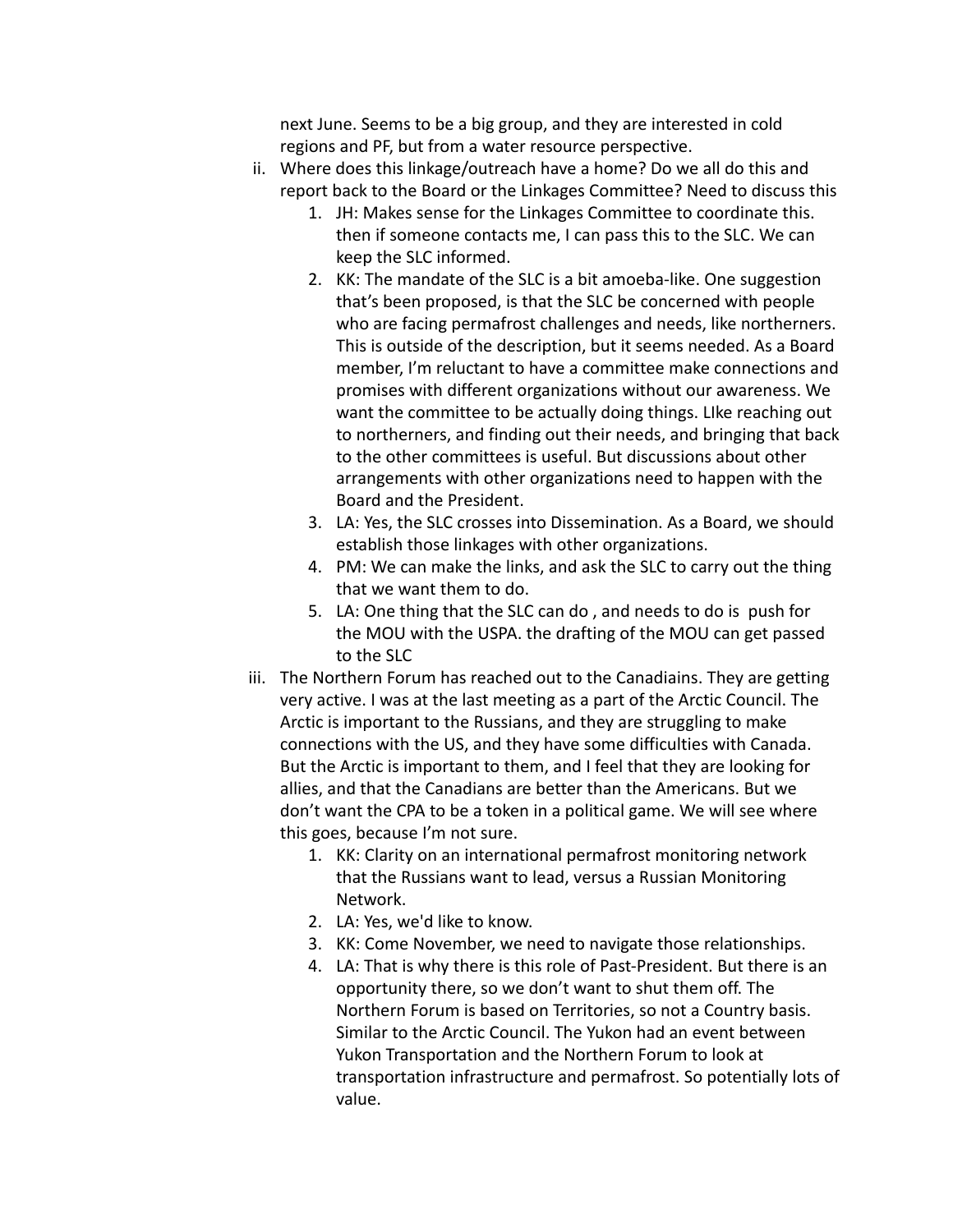- b. AGM 2021
	- i. Jen do you want to update?
	- ii. JH: I have lots of questions. I sent out an email to those organizing the AGM. Organizing is well underway, registration is underway for participation and presentation. I haven't got a lot of information from PermafrostNet, but I'll have a meeting with them next week to get everyone up to date. We have 34 registrations, 29 CPA members. The rest are just doing PeramfrostNet. 5 presenters. None for the poster session. Not a great sign. We'll see after RCOP. We'll see what happens then. We need to encourage oral presentations.
	- iii. KK: How many do we need?
	- iv. JH: 4 sessions, 10 min talks. Minimum of 16 talks. We could run concurrent sessions and have more.
	- v. LA: people will show up, and register and present.
	- vi. PM: Same pattern as last year, and we had lots.
	- vii. LA: Do we have a deadline?
	- viii. JH: Not really a deadline, partially because of the time it took to open registration. IIt is likely that we will be closing the registration about 2 weeks before.
	- ix. LA: We should know for presentations by the end of October. Registrations to participate can be last minute.
	- x. BF: Last year we had a lot of last minute registrations. It was a bit confusing using the promocode last year. Should I remove it, and just set the registration for next year?
	- xi. JH: I think that we have it written pretty clearly in the Eventbright forms and have the code there. but if you want to make it easier, we can make changes.
	- xii. BF: Maybe I can just clarify on the website. There are people paying now, who might just want to pay for next year instead.
	- xiii. JH: ACTION: Let's work on this together.
	- xiv. LA: Do we have a date for full price, versus partial? BF: No actual date. The promocode started in August.
	- xv. JH: What if we just use the Promocode?
	- xvi. KK: I think that we should eliminate the Promocode and just take fees in November for the next year.
	- xvii. BF: That works.
	- xviii. LA: Yes, we can let them be members for the remainder of the year.
	- xix. BF: Most of the users of the Promocode were EC, and they did not register for the next year.
	- xx. JH: Keynote presenters. We don't have one for the DH Award. I need help looking for the Keynote. I don't want to delegate to a casual volunteer.
	- xxi. LA: The reason for the keynote, is that the winner of the DH usually gives a Keynote, but we were thinking that this makes more sense in Dawson, in person. Ed agrees with this.
	- xxii. JH: So we are giving the DH award, but no keynote this year?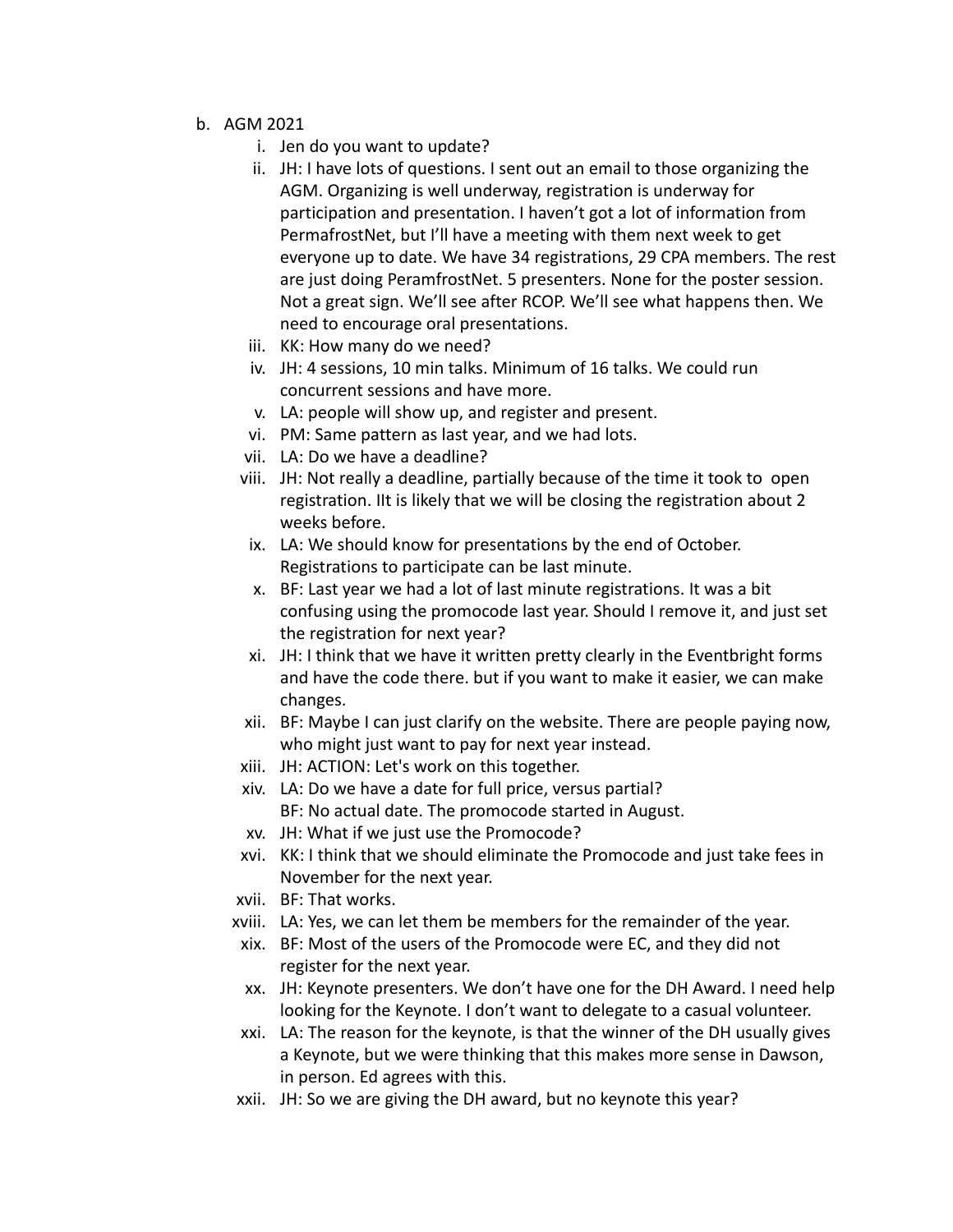- xxiii. PM: What about having someone from YFN give a keynote?
- xxiv. KK: ACTION: I can help with this. Timing?
- xxv. JH: Right now the schedule is 35 minutes, but we can adjust this.
- xxvi. KK; We need 2 keynote speakers. It doesn't really fall into the normal keynote to have a FN talk, but this next conference is not going to be normal either.
- xxvii. KK: Chris has done joint presentations with partners, and it is something that he can help with.
- xxviii. LA: Also, we could also hear about extraterrestrial permafrost from Pooneh.
- xxix. PoM: Yes, that could be good. I have been looking at Lunar things, but there are other people working on other aspects. I'm looking at the geotechnical perspective, and others are looking at a scientific approach.
- xxx. LA: Then we can showcase how Canada may be leading the design of infrastructure outside of our planet. A key note around LUNA.
- xxxi. PoM: I can do this.
- xxxii. LA: That would be awesome.
- xxxiii. PM: It would be great to hear a bit about the background on extraterrestrial research and then the geotechnical application.
- xxxiv. PoM: I can lead some connections on this at other conferences.
- xxxv. LA: Our members would be very interested. We still have a lot to discuss. I think that the seed is planted. Thank you.
- xxxvi. KK: I'll follow up and help out with the Key details
- xxxvii. JH: I need 1-2 more sesion chairs, potentially more if we get several last minute presentations. Peter will do one. Lukas will do one. Cidelle Ferrera will chair one, and I will do one. We should have 1-2 more. Looks like Tabatha and Rosy can act as backup, like helping to run Zoom, and help behind the scenes. Tristan has his own icebreaker template that he wants us to use. This is geared towards the ECs, but we can all do this. Hopefully this will engage the ECs.
- xxxviii. PDM: Action set up the WeTransfer for the conference.
	- xxxix. JHL Lukas will do the welcome on Day one.
		- xl. JH: Do either of you have the instructions to the presenters from last year? I need a base for the instructions.
		- xli. PDM: ACTION: pass on the instructions from last year to Jen.
		- xlii. JH: Do the awards recipients need to be notified?
		- xliii. PM: Yes, and I think that Lukas is the best for this.
		- xliv. JH: Student awards for posters? LA: Last year we selected a few people to judge.
		- xlv. PDM: I think that Ashley led this last year, so contact her.
		- xlvi. JH: We need to confirm who will do the Joint Welcome. Should KK do this?
	- xlvii. KK: Yes, I can do this.
	- xlviii. JH: Need to confirm who will do the Joint Closing. Lukas?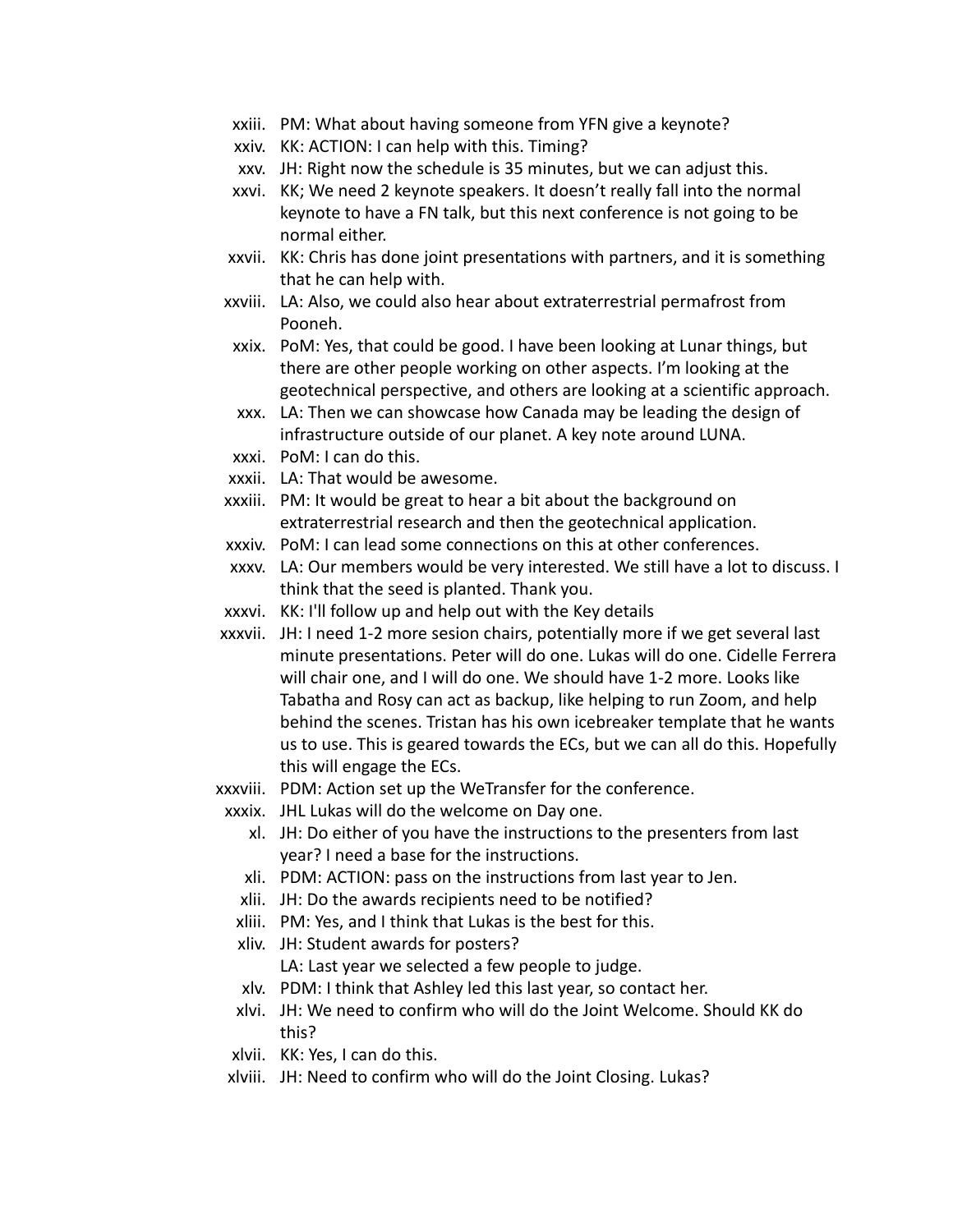- xlix. LA: Yes, I can do that, along with whoever is doing that from PermafrostNet.
	- l. LA: Question. At closing, that is typically the place where we announce next conferences. Is this the place to promote the 2022 AGM?
	- li. PDM: I think that we can just include the AGM 2022 along with the list of other conferences, as we will already have addressed the 2022 AGM in detail at our own AGM.
- c. AGM 2022
	- i. LA: CRB has initiated the contacts, and we hope to have an initial gathering next week to kick off the planning process, but the day is not set yet. (LA to follow up with the names of the Steering Committee).
	- ii. JH: I can act as the note taker for that if you want.
	- iii. LA: Thank you, but we don't know when this will take place yet.
- d. CPA Executive Director
	- i. Nothing yet, but I'll draft and circulate.
	- ii. KK: Can we get examples from other organizations?
	- iii. LA: Yes, and I'll pull it together
- e. Standing International Committee
	- i. We had our first meeting this week, and the major problem is how to get the money from the CNC-IPA. This is basically because the CNC-IPA pays the dues to the IPA. We want to transfer this to the CPA. Members of the CNC-IPA have 4 years between ICOPS. But because there was no ICOP, they agreed to extend their membership until 2024. Members are Toni, Sharon, Steve Kokelj, Ed Hoeve. The Secretary appoints those members (Sharon/GSC). The plan is that in 2024, the CNC-IPA Secretariat will recommend that the responsibilities divest to the CPA SIC. In the meantime, the CNC-IPA would sponsor the CPA conference and they could make a contribution. Or the CNC-IPA may fund initiatives for Standing Committees. We are trying to find a way to get rid of their money, about \$20K. So we will be asking for a contribution.
	- ii. JH: The Frozen Ground cartoons are great. The CPA could set up a way for people to be awarded funds to illustrate their findings. It would help us to share our results.
	- iii. LA: The question is how much is needed?
	- iv. JH: We'd have to talk about it. But it relates to the conference, because people going to the conference can apply to have these cartoons made.
	- v. LA: The CNC-IPA would be willing to fund that. There are no guidelines for their support, but it would be well spent on education. A good opportunity there.
	- vi. JH: Could easily go to support northerners if we had them do it.
	- vii. LA: Long story short, there is funding available from the CNC-IPA for initiatives. Toni wants to get rid of this money as soon as possible. That is it from me.
- 5. Treasurer's report (BF)
	- a. General update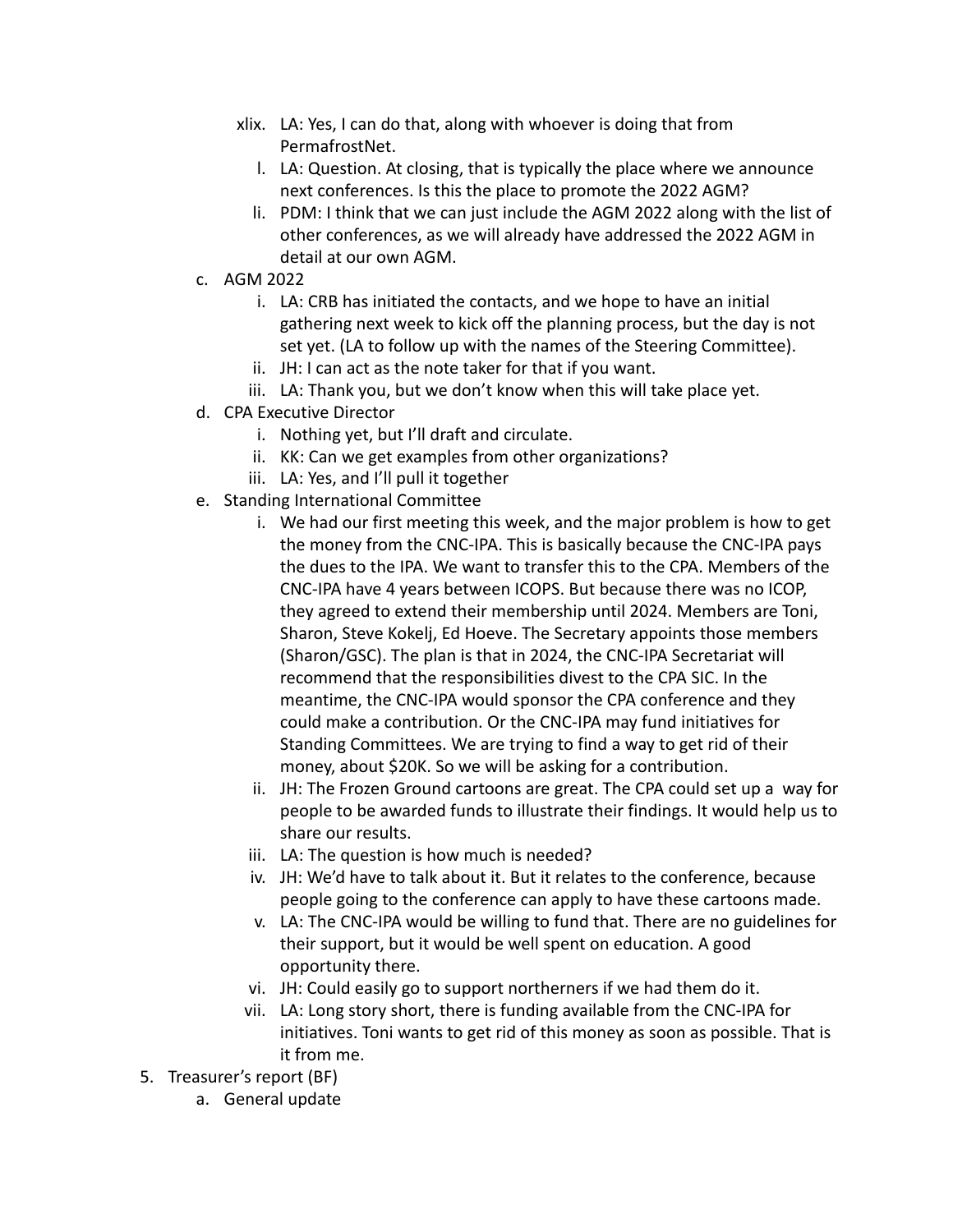- i. 162 paid members
	- 1. Same as last month, but one more EC.
	- 2. \$57012.80
	- 3. GIC is up by \$2, so \$2032.13
	- 4. Revenues are up \$30. \$27071 so far this year
	- 5. Expense \$6816 so far this year. Only 30% of our planned expenses. We had planned on spending on ICOP.
	- 6. We have money for student awards. What are we going to do? Give membership? We have \$2000 in bursaries that we haven't spent.
	- 7. LA: Do we want to keep it and support more students next year, and just support free membership next year?
	- 8. Unanimous agreement from Board on keeping the funds for bursaries, and just supporting student winners with membership.
	- 9. Our last expense this month was \$330 Membee, and \$400 for the ArcticNet Booth.
	- 10. KK: Who will be at the ArcticNet Booth?
	- 11. BF: Just need to pay the GST.
	- 12. JH: If somebody needs to register for the AGM who is not a member, how does that work? BF: They register on the website, and then I sent the names to Ashley last year.
	- 13. JH: If I see that they aren't a member, I'll direct them to the website.
	- 14. BF: And I can check these against the membership list.
- b. Standing Finance Committee
	- i. Charitable arm
		- 1. They drafted the first document for the Canadian Foundation for Peramfost Studies. They will send it to Toni, and then on to us before the AGM.
- 6. Secretary's report (PDM)
	- a. General update
		- i. Thanks Jen for your minutes last meeting.
	- b. Support for Canadian Archaeological Association
		- i. Collective Statement
			- 1. The CAA has drafted a collective statement that we can contribute to.
			- 2. ACTION: I'll draft a paragraph for the statement, circulate it to Lukas and Kumari, and then pass it back to the CAA to include in the statement.
		- ii. PDM: In the long run, I don't think that we will be asked to do much, but we will continue to offer our support. This initiative will take several years to play out.
	- c. Standing Membership Committee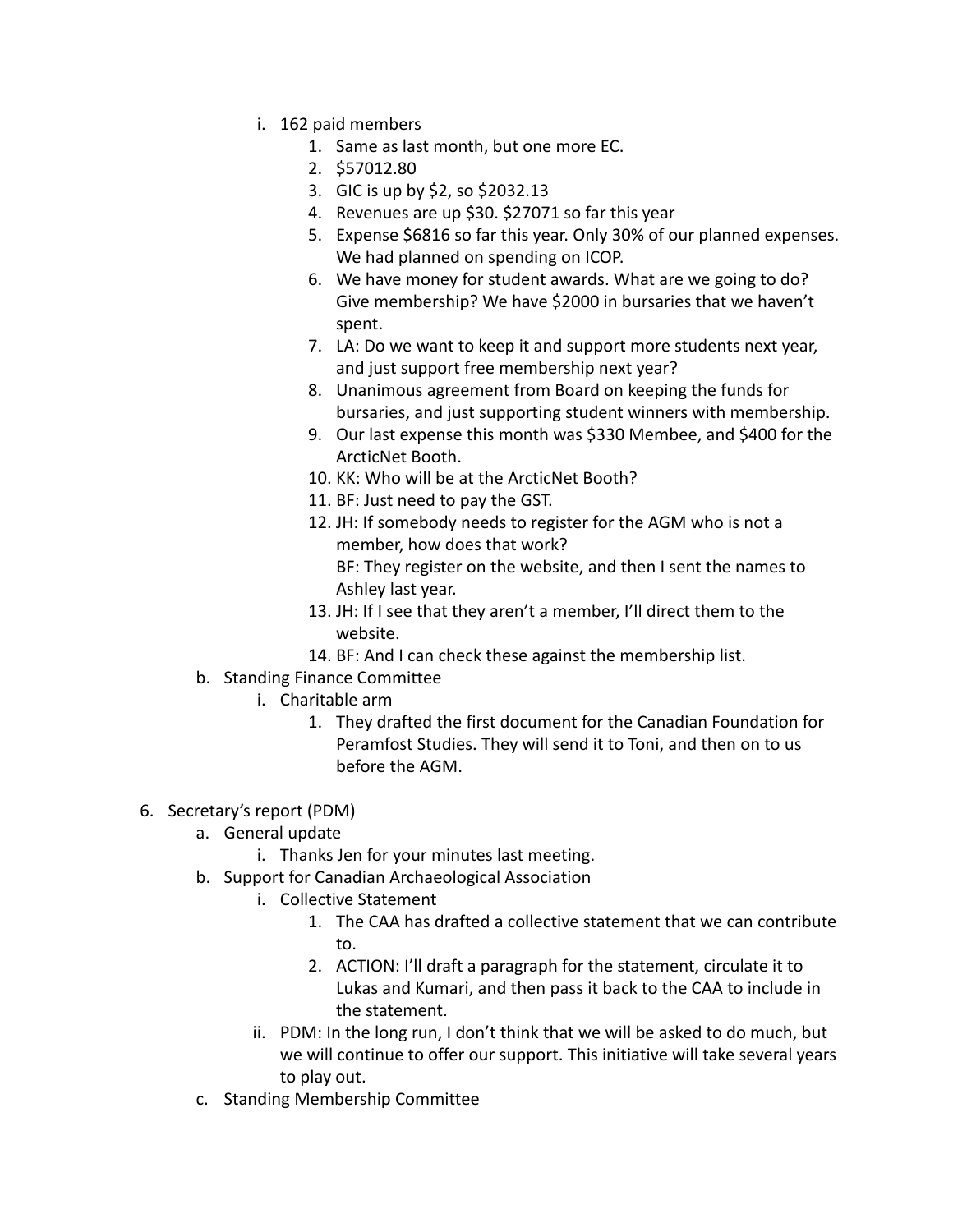- i. Awards committee
	- 1. Nominees
		- a. Don Hayley has been selected to receive the Don Hayley Award.
		- b. Sharon Smith has been selected to receive the Hugh French Award.
	- 2. Physical Awards
		- a. DH Award: A piece of a Thermosyphon. Arctic Foundations will help make it. Toni has drafted a design and Jason at Arctic Foundations will cut the piece, and Toni will finish it up.
		- b. BF: For the money portion, so I just send them a cheque over afterward in the mail?
		- c. LA: Yes. It would be good to have them ready, but maybe we give them in person in Dawson, in a more ceremonial way. Or should we just wrap it and send it.
		- d. KK: Will they be ready to at least have a picture? I think that holding it off until Dawson would be good.
		- e. LA: Agreed.
- ii. Nominations committee
	- 1. Board Nominations 2022
		- a. Still need to fill the ECR and a Member at Large.
		- b. LA: It would be a Northerner, and maybe a male.
		- c. Everyone: discussion on various people from different backgrounds, locations, perspectives.
		- d. Everyone ACTION: Please submit names to Lukas and myself.
- d. Motion: Discipline of Members of the Board
	- i. PDM: Action: Draft revisions for next meeting based on comments from last AGM
- 7. Communications director report (JH)
	- a. General update
		- i. Covered a lot of ground with earlier discussions today.
		- ii. Just wanted to bring up the question of a virtual booth, and what it might look like. We will get Phil Bonnaventure from the SMC involved. Do we want a raffle?
		- iii. KK: Sarah at NTGS has become quite knowledgeable about these virtual booths. It is not yet a success in the virtual world, but there is progress. She can help us. We'll talk about that offline
		- iv. LA: I'm available to help out in the booth at RCOP but not at ArcticNet.
		- v. ACTION: KK and JH to talk offline.
		- vi. JH: It would be good to have some sort of raffle with a grab bag of CPA stuff. Is there money to purchase this? How do we go about this? KK: We will be looking into this for 2022, but a low priority for now.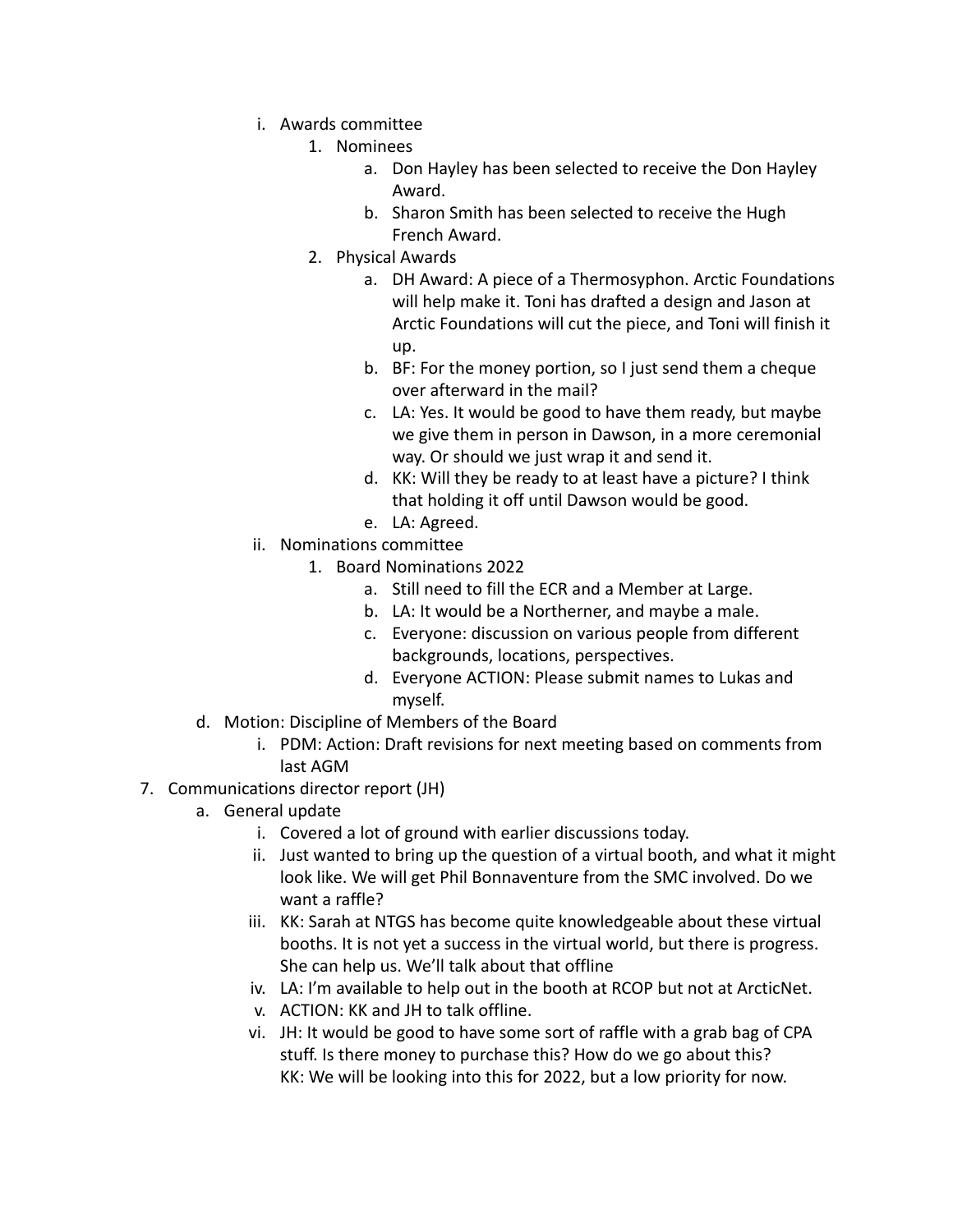Photos help the Booth. Photos, Photos. Did you find more help for Social Media?

- vii. JH: I'm in contact with REM, and I'm trying to set up a general profile that I can give to the Dissemination Committee to help with website updates, better French content, etc. It is in the works, so that it is less work for me.
- viii. LA: And you can also continue to reach out to Ashley if you need a bit of help.
- ix. JH: It is mostly a matter of contacting REM so that we have greater permission for modifying the website
- b. Standing Dissemination Committee
	- i. Basically covered above
- 8. Early Career representative report (XB)
	- a. General update
		- i. LA: We didn't hear anything from XB.
	- b. Webinars
		- i. LA: Guy's was Cancelled, and Stephan Gruber is supposed to be October
- 9. President-elect report (KK)
	- a. Standing Committee ToRs and Standing Committee Chair meeting
	- b. Update Action Groups
		- i. General update
		- ii. Process to dissolve Action Groups
			- 1. Have not found how to dissolve, but there isn't anything. PCF Predated the application form. LA, if you can give me any background information, then I can draft a statement to the Action Group to dissolve.
			- 2. KK: Then we can add something onto the Application about how to dissolve.
			- 3. KK: Helpful after the AGM to connect and go through all of the things that I'm going to take over.
			- 4. PDM: We are supposed to have an update from the Action Groups at the AGM
				- a. LA: Cascade Institute has "taken over" the PCF, and Thomas Homer-Dixon is looking for funds. I've seen a proposal now, and the PCF would be one of the initiatives. Or the institute goes for less money and directs it more. They have a postdoc who is leading the initiative, and I've asked him to present at the AGM in a regular presentation in the meeting. That would cover the requirement. Adn Stephan has asked the Cascade Institute to be a part of a panel discussion in Permafrost.
				- b. KK: So we are OK to dissolve the PCF.
				- c. LA: Yes. Mike Brown wants it to stop now that the initiative is with the Cascade Institute.
			- 5. KK: I've reached out to Toni, and he will submit a report.
			- 6. LA: I'll reach out to Greg